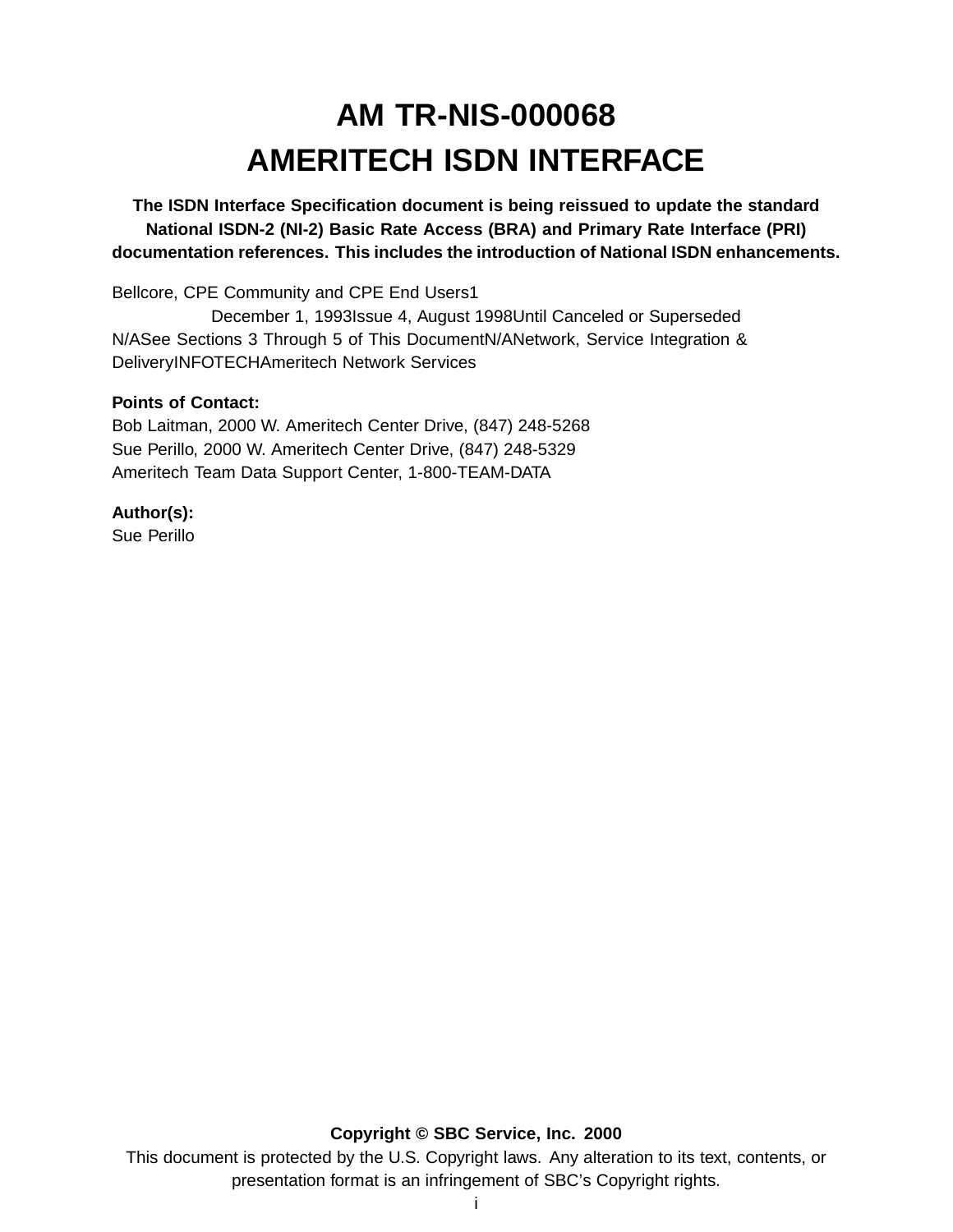# **Table of Contents**

[6.1](#page-8-0). INTERFACE DOCUMENTATION

[ix](#page-8-0)

# **Copyright © SBC Service, Inc. 2000**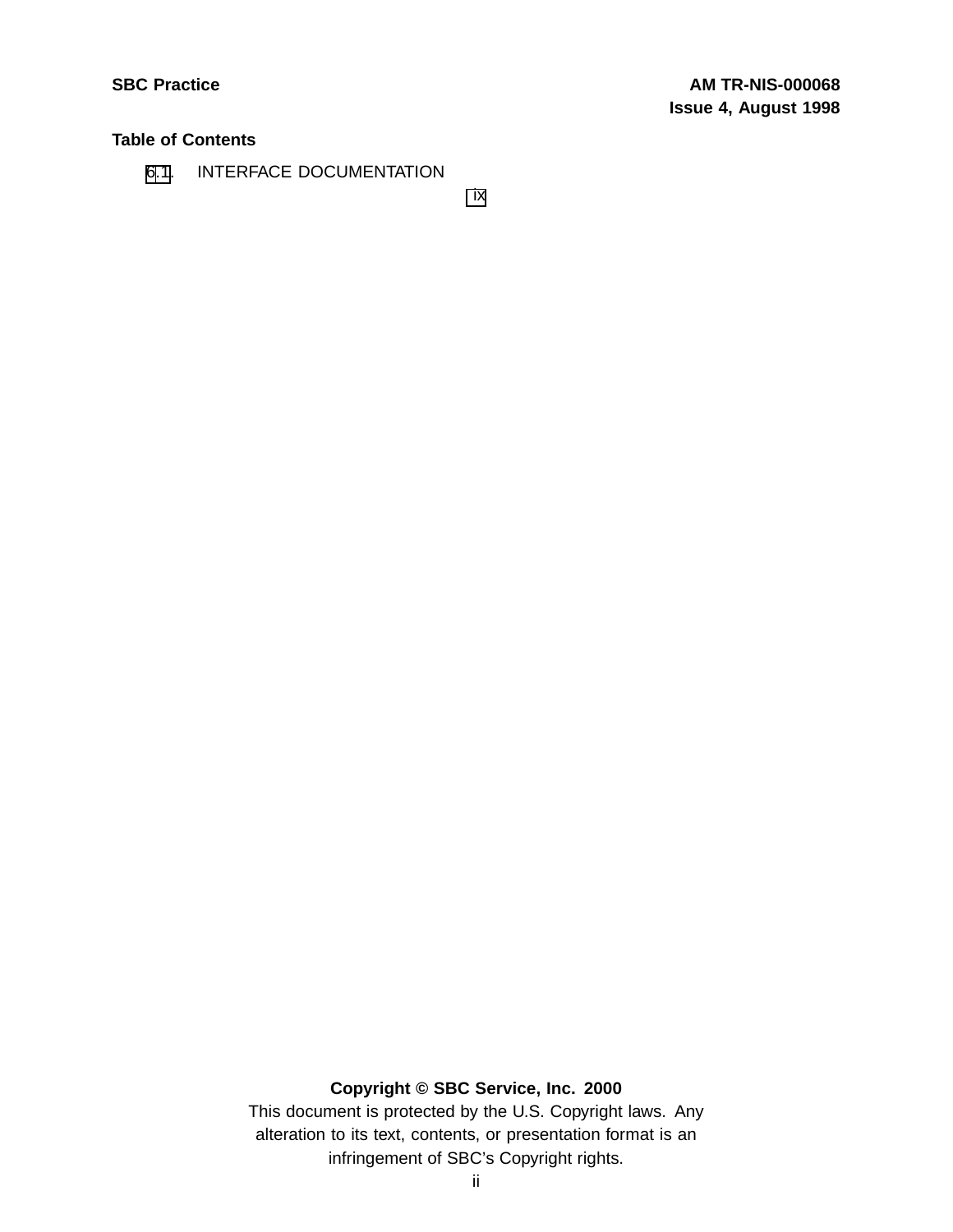# **TECHNICAL REFERENCE NOTICE**

This Technical Reference is published by Ameritech to provide an update of the standard National ISDN-2 (NI-2) Basic Rate Access (BRA) and Primary Rate Interface (PRI) documentation references. This includes the introduction of National ISDN enhancements.

Ameritech reserves the right to revise this document for any reason including, but not limited to, conformity with standards promulgated by various agencies, utilization of advances in the state of the technical arts, or the reflection of changes in the design of any equipment, techniques or procedures described or referred to herein.

**AMERITECH MAKES NO REPRESENTATION OR WARRANTY, EXPRESS OR IMPLIED, WITH RESPECT TO THE SUFFICIENCY, ACCURACY, OR UTILITY OF ANY INFORMATION OR OPINION CONTAINED HEREIN. AMERITECH EXPRESSLY ADVISES THAT ANY USE OF OR RELIANCE UPON THIS TECHNICAL REFERENCE IS AT THE RISK OF THE USER AND THAT AMERITECH SHALL NOT BE LIABLE FOR ANY DAMAGE OR INJURY INCURRED BY ANY PERSON ARISING OUT OF THE SUFFICIENCY, ACCURACY, OR UTILITY OF ANY INFORMATION OR OPINION CONTAINED HEREIN.**

This document is not to be construed as a suggestion to any manufacturer to modify or change any of its products, nor does this document represent any commitment by Ameritech, to purchase any product whether or not it provides the described characteristics.

Ameritech does not recommend products, and nothing contained herein is intended as a commendation of any product to anyone.

Nothing contained herein shall be construed as conferring by implication, estoppel, or otherwise any license or right under any patent, whether or not the use of any information herein necessarily employs an invention of any existing or later issued patent.

Ameritech reserves the right not to offer any or all of these services and to withdraw any or all of them at any future time.

With respect to services offered pursuant to tariff, however, the terms and conditions of the service offering are determined by the tariff itself and applicable laws and regulations.

# **ORDERING INFORMATION**

Network Employees:

# **Copyright © SBC Service, Inc. 2000**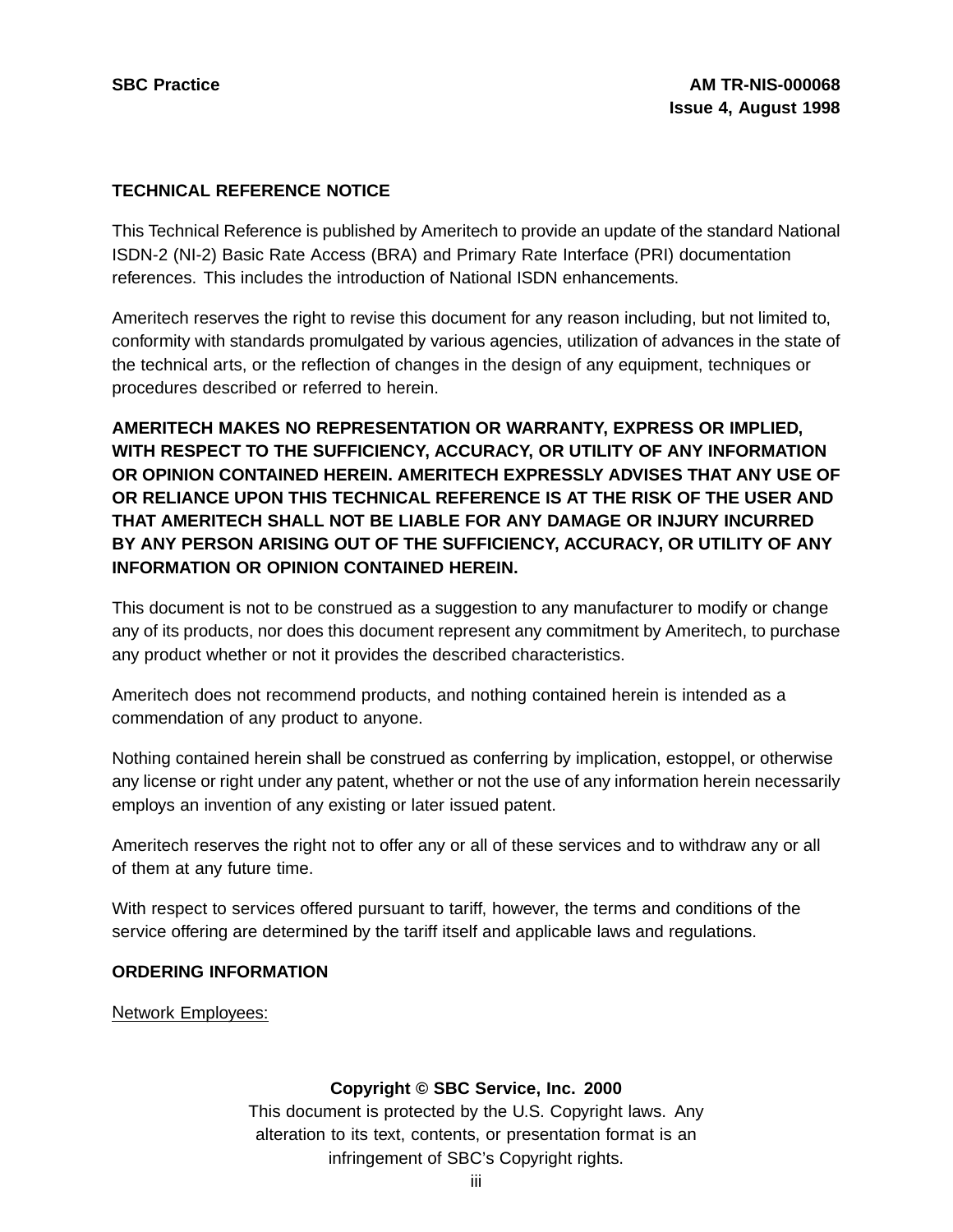Your first source of technical documentation is the on-line collections at intranet web site http://apex.sbc.com, which is accessible with the SBC standard web browser (i.e., Internet Explorer)

Many docs at this site are available immediately--they can be printed right at your desktop. If it isn't necessary to have the entire doc, print only what you need to do your work and toss the paper when finished. On-line document collections are updated often, to ensure you use the most current information always go to the on-line document when you need information.

However, if specific emergency documents are needed in paper or CD format AND this expense is authorized by your Area Manager (or above), submit **Form SBC18000N to the APEx Network Documentation Center (NDC)** or call the NDC on 517-788-6872.

Form SBC1800N is found at the "Forms Management" intranet web site: http://forms.sbc.com.

Select E-FORMS: Category: NETWORK ->Sub-Category: GENERAL FORMS

Click on: SBC18000N-Document Order Form

E-Forms First Time Users--you must download OmniForm Filler software by going to home page http://forms.sbc.com and click on the 'Get OmniForm Filler' button (last item on left sidebar) to download. Follow the menus to install this SBC approved software.

# **IMPORTANT--orders will not be processed without the proper RC/ARC (cost center) details AND an Area Manager's approval signature.**

#### Non-Network Employees:

If you are a not a 272 affiliate employee you can place one-time orders using your corporate credit card by submitting Form SBC18000N as indicated above

272 affiliate employees should order directly from Telcordia at the number listed below. Be sure to tell the order rep that you are a NON-NETWORK SBC employee to receive the corporate discount rates.

Telcordia Customer Service

(732) 699-5828

60 New England Avenue, Room 1B252

Piscataway, NJ 08854-4196

# **Copyright © SBC Service, Inc. 2000**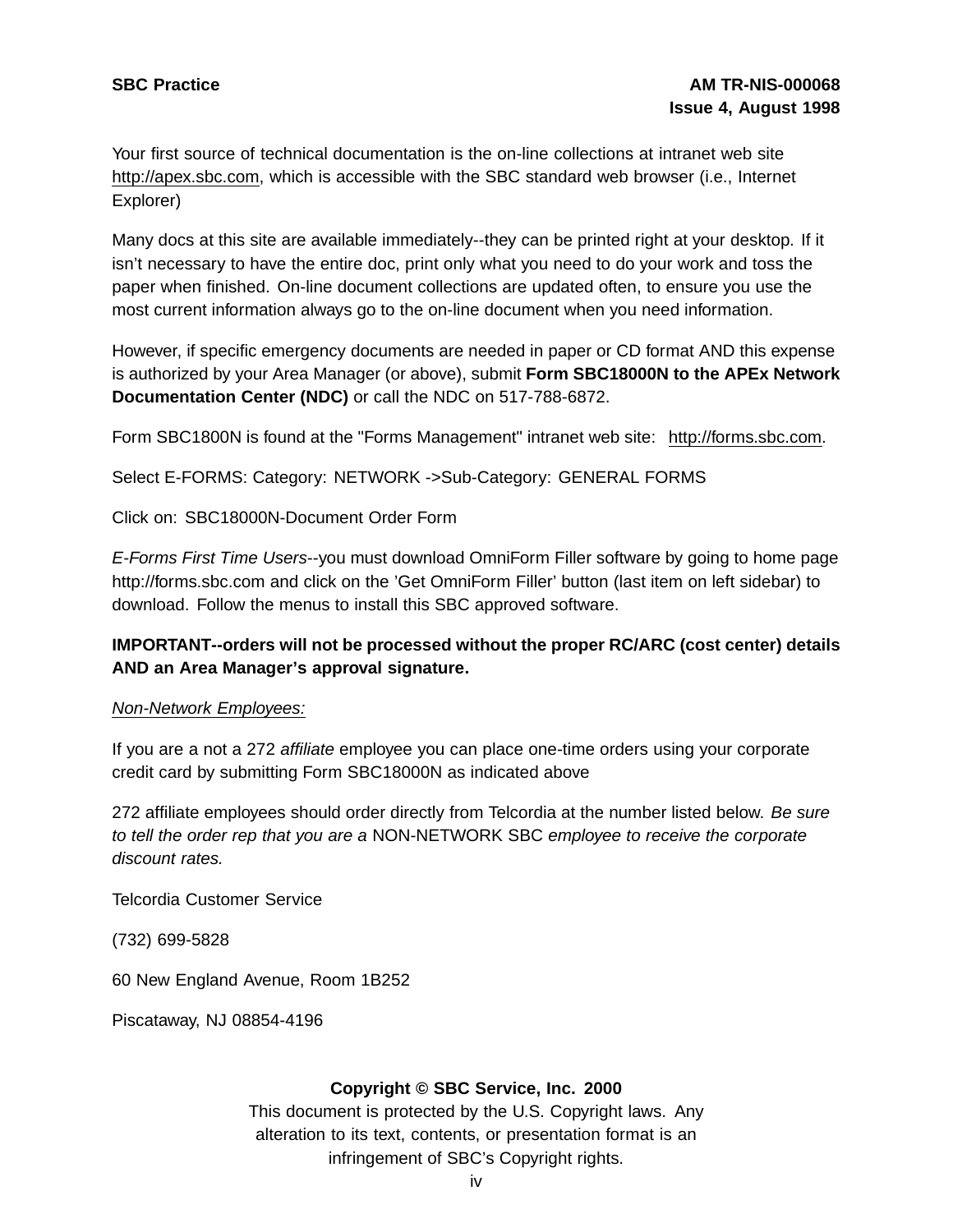8:00 AM to 4:30 PM EST

Credit Card Orders Only

External On-Line Access for Customers:

Vendors and other customers who require this public access document will find it at internet address: http://www1.ameritech.com/corporate/regulatory/network\_page.html

Copyright © 1993-1998 by **Ameritech Corporation**

All Rights Reserved

This document cannot be reproduced without

the express permission of Ameritech.

Any reproduction without authorization is an

infringement of Ameritech copyright.

# **Copyright © SBC Service, Inc. 2000**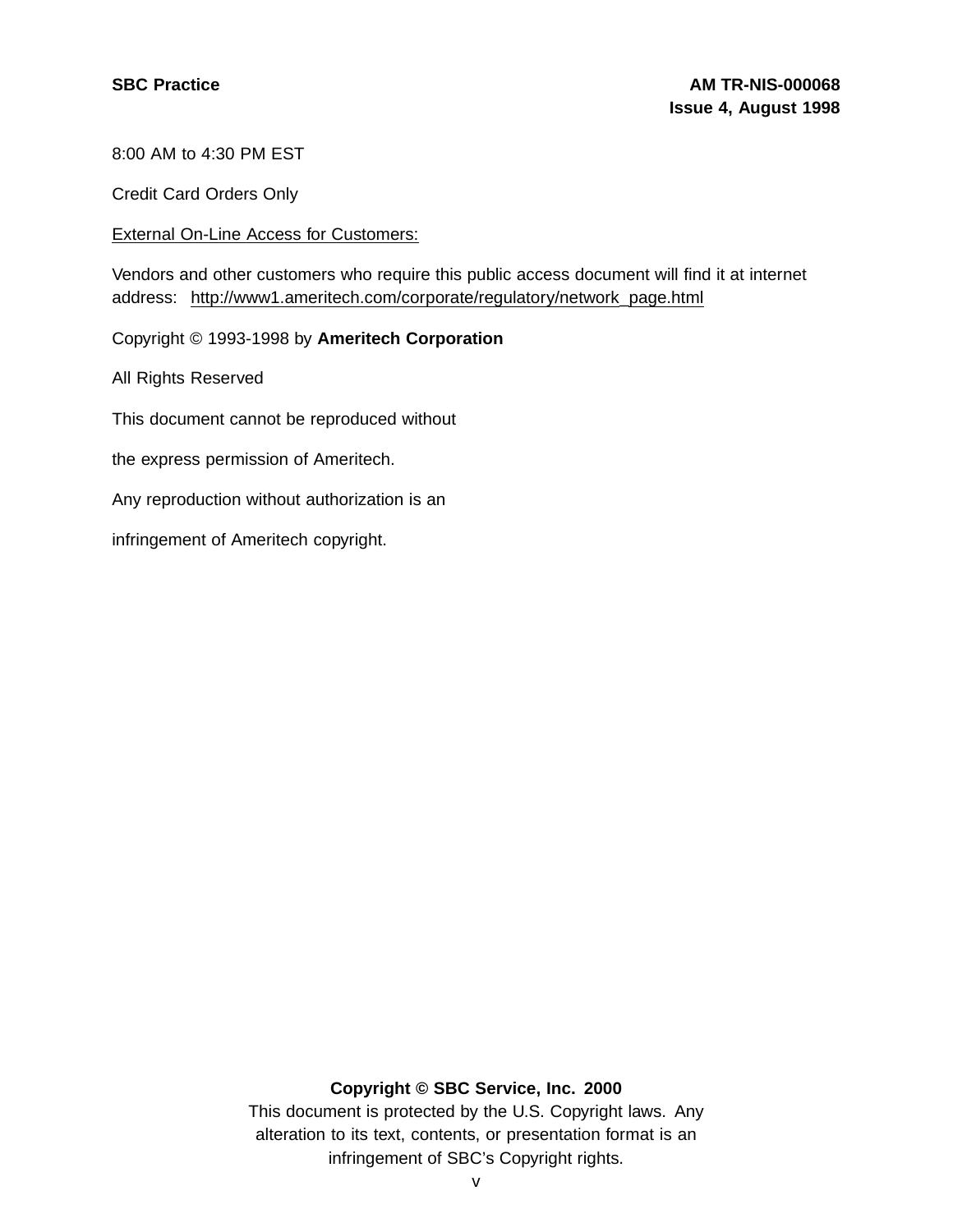# **Copyright © SBC Service, Inc. 2000**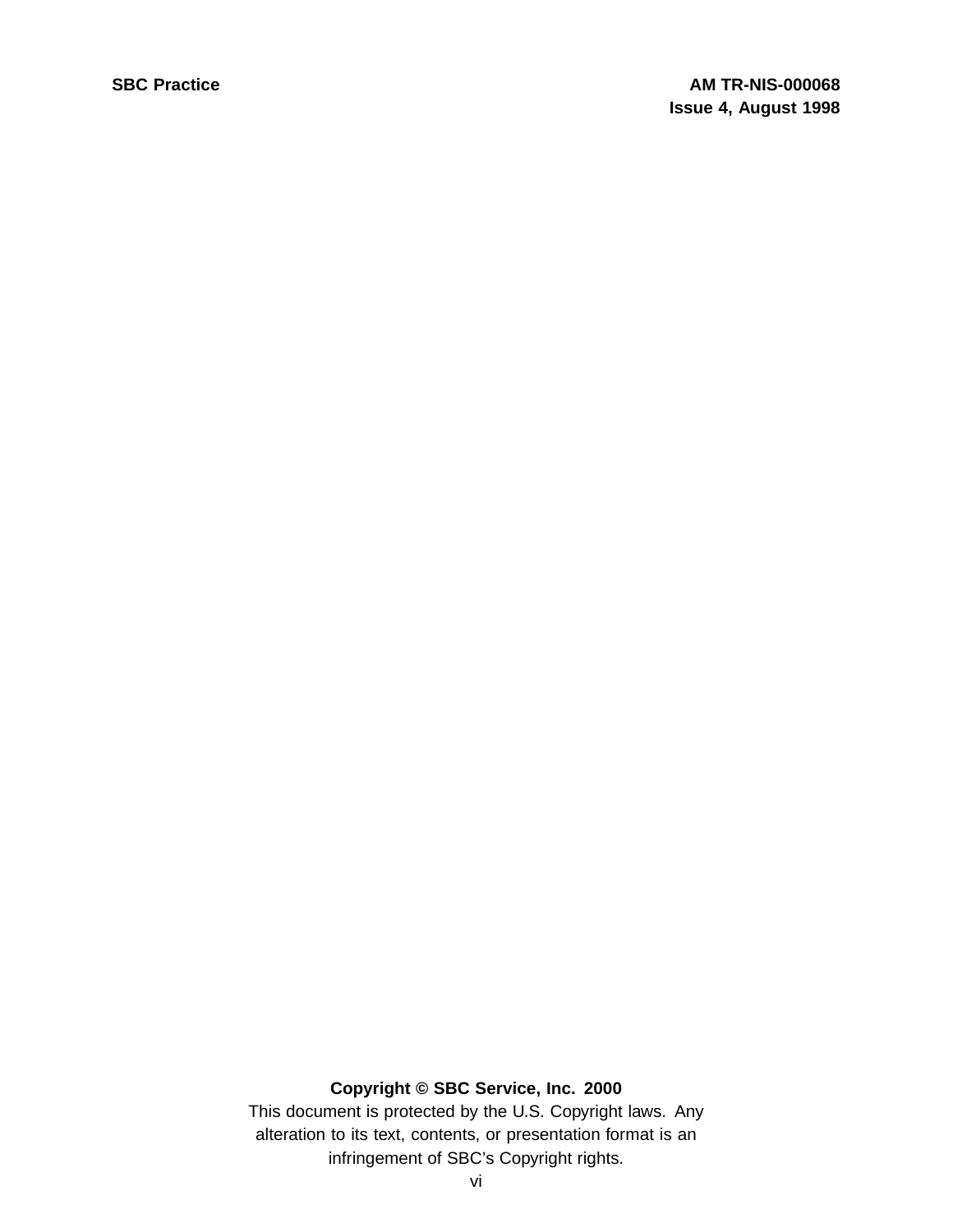# **GENERAL**

The ISDN Interface Specification document is being reissued to update the standard National ISDN-2 (NI-2) Basic Rate Access (BRA) and Primary Rate Interface (PRI) documentation references. This includes the introduction of National ISDN enhancements.

# **[1](#page-6-0). INTRODUCTION/REASON FOR REISSUE**

These interface specifications are being reissued to update the Standard National ISDN Basic Rate Access (BRA) and Primary Rate Interface (PRI) Bellcore and Vendor technical interface documentation. The National documentation provides details on generic protocol and Customer Premises Equipment (CPE) functionality necessary to be compatible with National ISDN deployed in the 1998 time frame.

# **[2](#page-6-0). SERVICE DESCRIPTION**

Ameritech offers Integrated Services Digital Network (ISDN) served by the Lucent 5ESS, Northern Telecom DMS-100 or Siemens EWSD digital switches. ISDN will be available on specific digital switches equipped with the proper software and hardware. Availability of ISDN in a given office can be confirmed by calling the Ameritech Team Data Support Center at 1-800-TEAM-DATA.

The ISDN Basic Rate Access Interface provides three bi-directional, symmetric digital channels from the Ameritech serving Central Office to the customer premises using a two-wire Digital Subscriber Line (DSL). Two of the channels are referred to as "B" channels, where each supports a 64 kbps information flow in each direction. The third channel is referred to as the "D" channel, supporting 16 kbps of signaling and user information flow in each direction. The "D" channel has a message-oriented protocol that supports call control signaling and packet data. The ISDN Basic Access provides for "2B+D," two "B" channels and one "D" channel providing for 144 kbps of user information in each direction. The ISDN Basic Rate Interface (BRI) will support circuit switched voice, circuit switched data, and packet switched data services.

<span id="page-6-0"></span>The ISDN Primary Rate Interface consists of DS1 time division multiplexed signals provided on an appropriate facility. Each DS1 facility allows 24 bi-directional, symmetric digital channels from the Ameritech serving Central Office to the customer premises. The Primary Rate Interface includes a "D" channel that supports 64 kbps of signaling and user information flow in each direction. The remaining 23 channels on the Primary Rate Interface are referred to as "B" channels. Each "B" channel supports 64 kbps of information flow in each direction. Thus,

# **Copyright © SBC Service, Inc. 2000**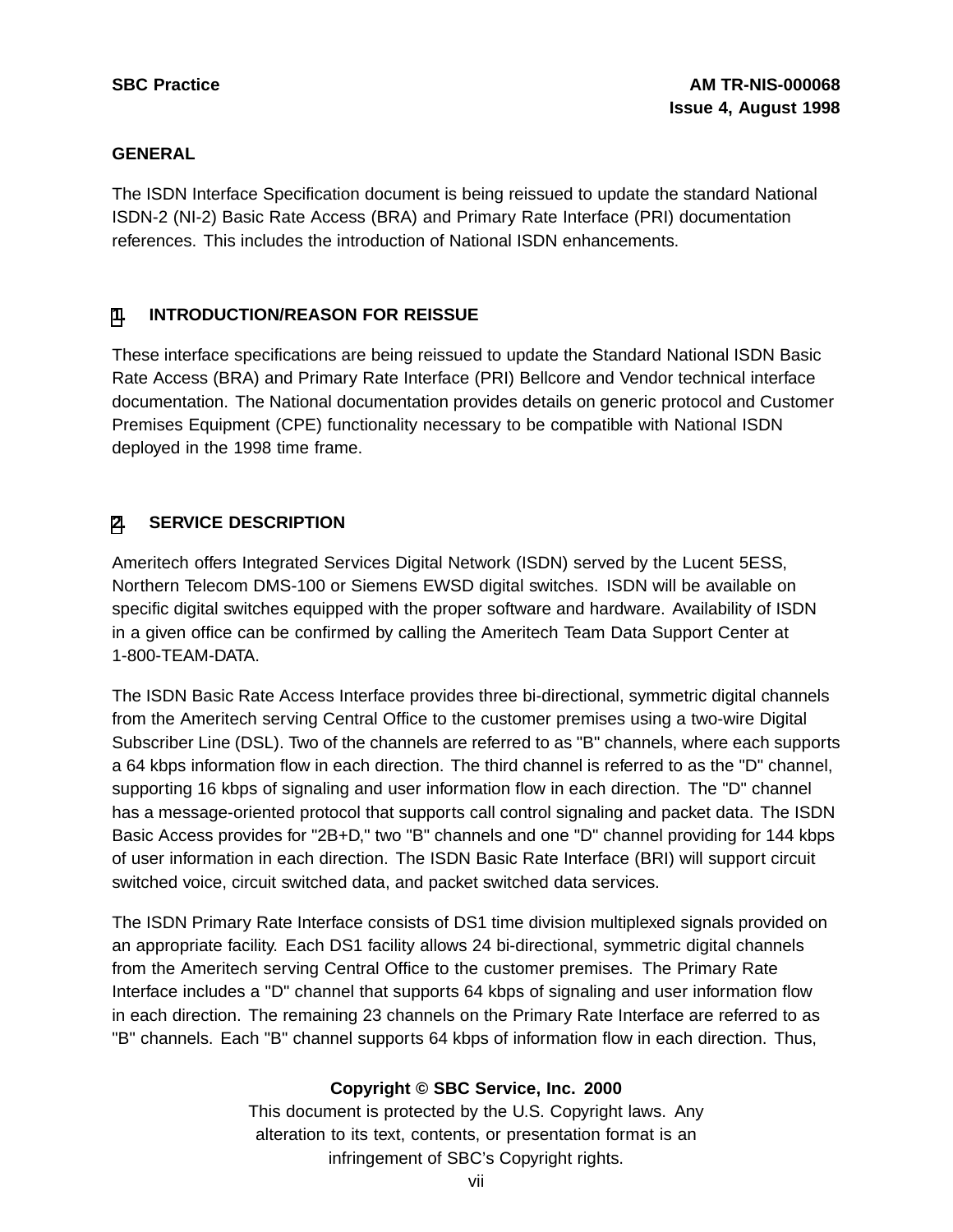# **SBC Practice AM TR-NIS-000068 Issue 4, August 1998**

a typical ISDN Primary Rate Interface, consisting of a single DS1, is configured as a "23B+D" interface: 23 "B" channels and one "D" channel providing for 1.536 Mbps of user information in each direction. The ISDN Primary Rate Interface will support circuit switched voice, circuit switched data, and packet switched data.

ISDN Primary Rate also can provide for the service offering known as Switched DS1/Switched Fractional DS1, also known by many other industry names. This PRI feature allows for the user to establish and clear calls at N times 64 kbps rates, where N ranges from 2 through 24.

Technical reference information that is specific to a particular vendor, including feature descriptions and detailed specifications, is provided below.

# **[3](#page-7-0). NATIONAL ISDN-1 DEFINITION**

National ISDN-1 provides a standard Network/Customer Premises Equipment (CPE) BRA interface. This allows terminal portability and a platform to offer standard services and features. The NI-1 services and features are documented in the Bellcore document SR-NWT-001937, National ISDN-1. The standard BRA interface protocol and call control procedures described in SR-NWT-001937 were derived from the Bellcore document TR-NWT-000268, ISDN Access Call Control and Signaling Requirements. The vendor's interface documentation provides the detail call control, interface specifications, and feature description of their NI-1 compliance.

# **[4](#page-7-0). NATIONAL ISDN-2 DEFINITION**

National ISDN-2 builds upon the work in NI-1 with the intent to further progress toward the goals of National ISDN. The NI-2 services and features are documented in the Bellcore document SR-NWT-002120, National ISDN -2. Updates to the NI-1 BRA document TR-NWT-000268 are defined to support NI-2 BRA. The standard PRI protocol and call control procedures are documented in the Bellcore document TR-NWT-001268, ISDN Primary Rate Interface Call Control Switching and Signaling Generic Requirements for Class II equipment and call-by-call service selection features in TA-NWT-001270.

As a complement to the standard Primary Rate Interface, Bellcore introduced TR-NWT-001203, Generic Requirements for the Switched DS1/Switched Fractional DS1 Service for an ISDN interface. This enhancement allows the user to establish and clear calls to and from a PRI.

<span id="page-7-0"></span>The vendor's interface documentation provides the detail call control, interface specification and feature description of their implementation of custom, NI-1 and NI-2 offerings.

# **Copyright © SBC Service, Inc. 2000**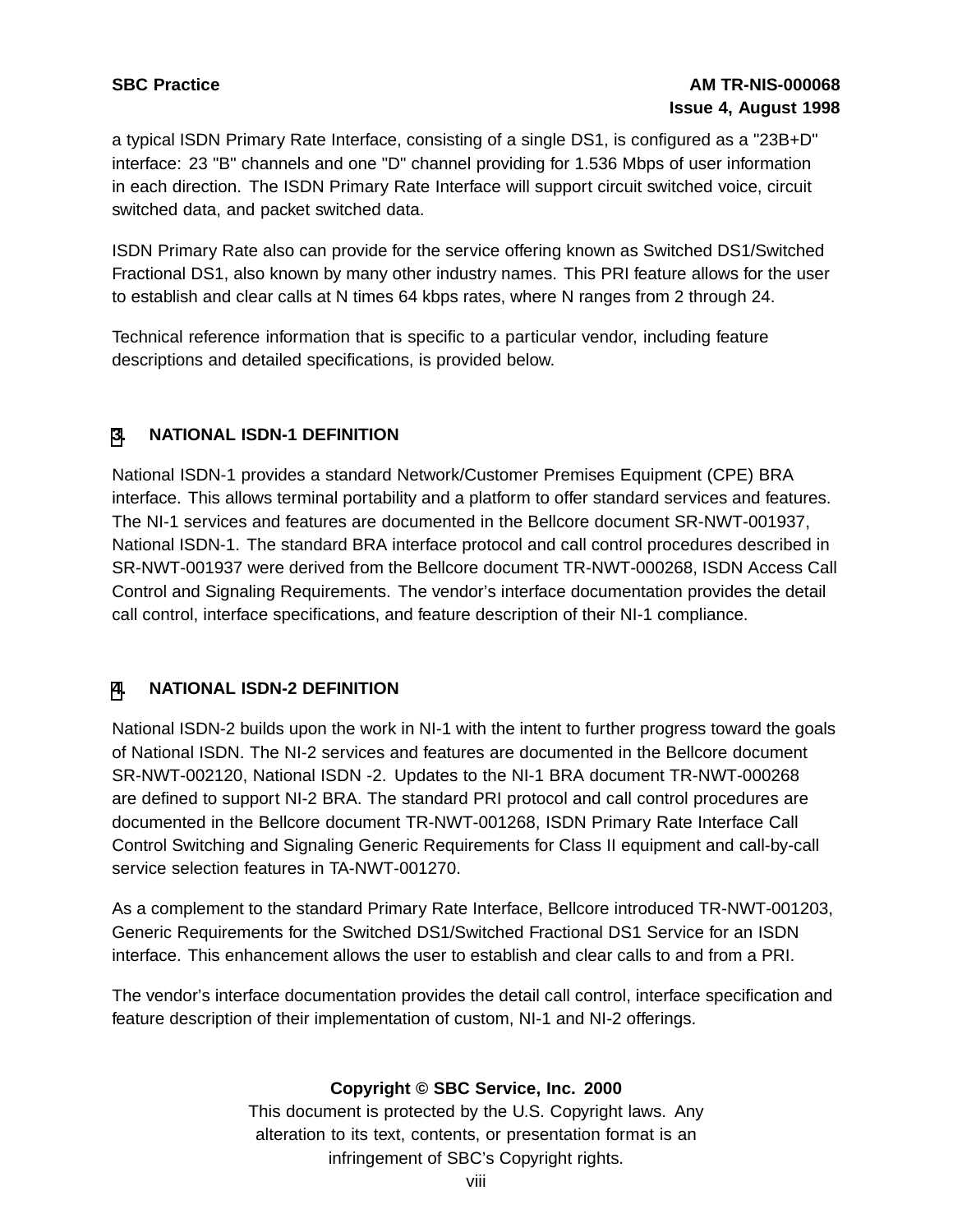#### **[5](#page-8-0). NATIONAL ISDN 98 (NI-98)**

National ISDN 98 (NI-98) is a compilation of National ISDN features and capabilities which will be made available from at least two of the National ISDN switch suppliers in the 1998 time frame. The NI-98 features and capabilities are described in the Bellcore document SR-3875, National ISDN 1995, 1996, 1997 and 1998.

Bellcore has also compiled SR-4287, 1998 National ISDN PRI Terminal Equipment Guidelines, and SR-4288, 1998 National ISDN BRI Terminal Equipment Guidelines, which provide generic guidelines to allow ISDN user access to the network provided call control and services for National ISDN through 1998 (NI-98).

The vendor's interface documentation provides the detail call control, interface specification and feature description of their implementation.

#### **[6](#page-8-0). DOCUMENTATION**

#### **[6.1](#page-8-0). INTERFACE DOCUMENTATION**

#### [6.1.1](#page-8-0). BELLCORE DOCUMENTATION

For technical information that is specific to the ISDN Physical Layer (Layer 1) of the service, the following Bellcore documentation is available.

| TR-NWT-000393 | <b>ISDN Basic Access Digital Subscriber Lines</b>      |
|---------------|--------------------------------------------------------|
| TR-NWT-000397 | <b>ISDN Basic Access Transport System Requirements</b> |
| TR-TSY-000754 | <b>ISDN Primary Rate Transport System Requirements</b> |

The following Bellcore document describes the ISDN Data Link Layer (Layer 2) of the service:

<span id="page-8-0"></span>

| TR-TSY-000793 | <b>ISDN D-Channel Exchange Access Signaling and Requirements</b> |
|---------------|------------------------------------------------------------------|

# **Copyright © SBC Service, Inc. 2000**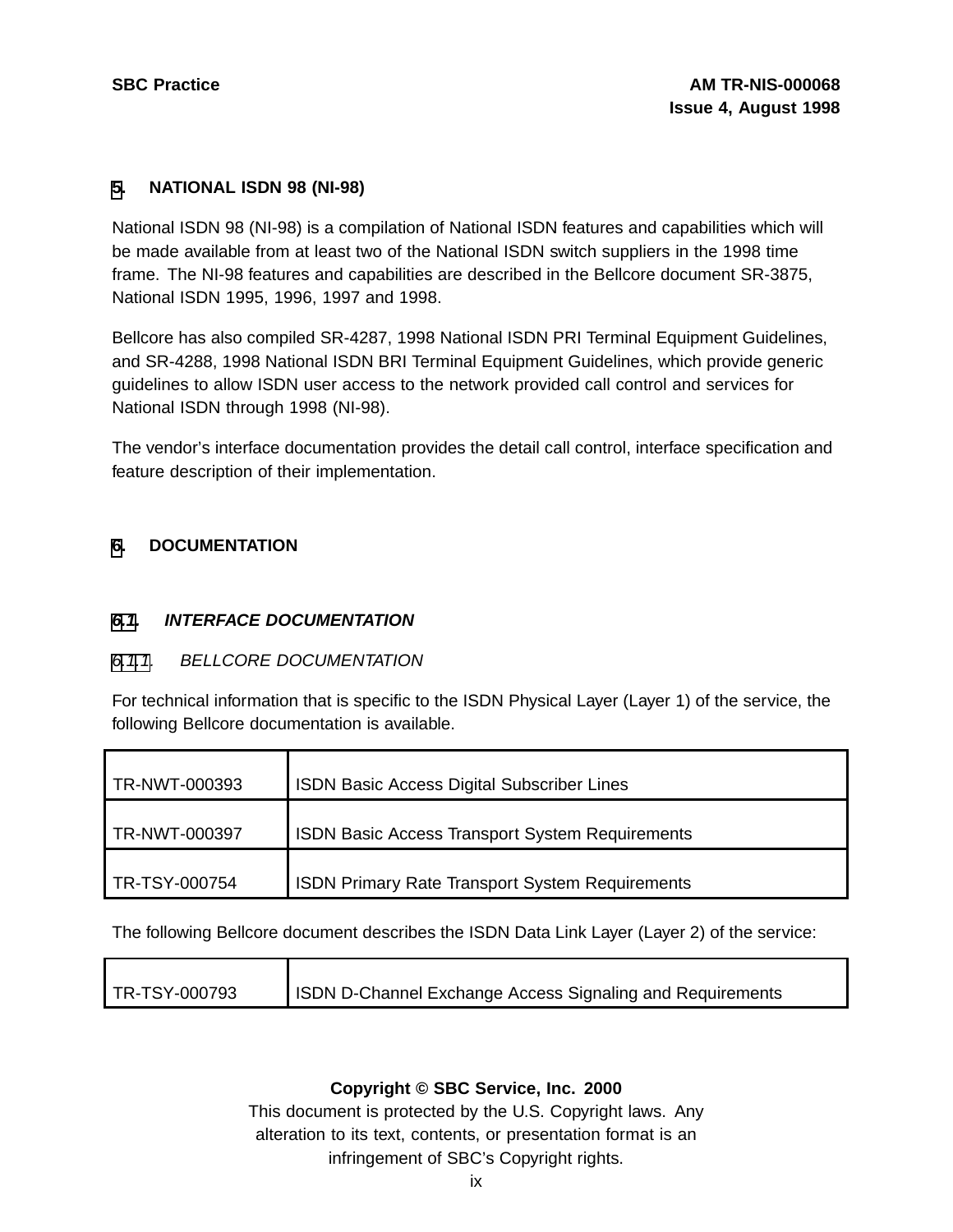The following Bellcore document provides the technical basis for the NI-1 BRA Network Layer (Layer 3), call control and signaling requirements:

| TR-TSY-000268 | <b>ISDN Access Call Control and Signaling Requirements</b> |
|---------------|------------------------------------------------------------|

Bellcore has compiled a document that provides for designing customer premises equipment compatible with NI-2 BRA:

| SR-4288 | 1998 Version of National ISDN Basic Rate Interface Terminal Equipment<br><b>Generic Guidelines</b> |
|---------|----------------------------------------------------------------------------------------------------|
|         |                                                                                                    |

The following Bellcore documents provide the technical basis for the NI-2 PRI Network Layer (Layer 3), call control and signaling requirements:

| TR-NWT-001268 | ISDN Primary Rate Interface Call Control Switching and Signaling<br>Requirements for Class II Equipment        |
|---------------|----------------------------------------------------------------------------------------------------------------|
| TR-NWT-001203 | Generic requirements for the Switched DS1/Switched Fractional DS1<br>Service Capability from an ISDN Interface |
| TA-NWT-001270 | Call-by-Call Service Selection                                                                                 |

Bellcore has compiled a document that provides guidelines for designing customer premises equipment compatible with NI-2 PRI and a document that provides NI-2 services and feature definitions:

| SR-4287       | 1998 Version of National ISDN Primary Rate Interface Customer<br><b>Premises Equipment Generic Guidelines</b> |
|---------------|---------------------------------------------------------------------------------------------------------------|
| SR-NWT-002120 | <b>National ISDN-2</b>                                                                                        |

For information on the National ISDN feature set and capabilities, available by two or more ISDN switch suppliers in 1998, the following Bellcore document is available:

| SR-3875 | I National ISDN 1995, 1996, 1997 and 1998 |
|---------|-------------------------------------------|
|         |                                           |

# **Copyright © SBC Service, Inc. 2000**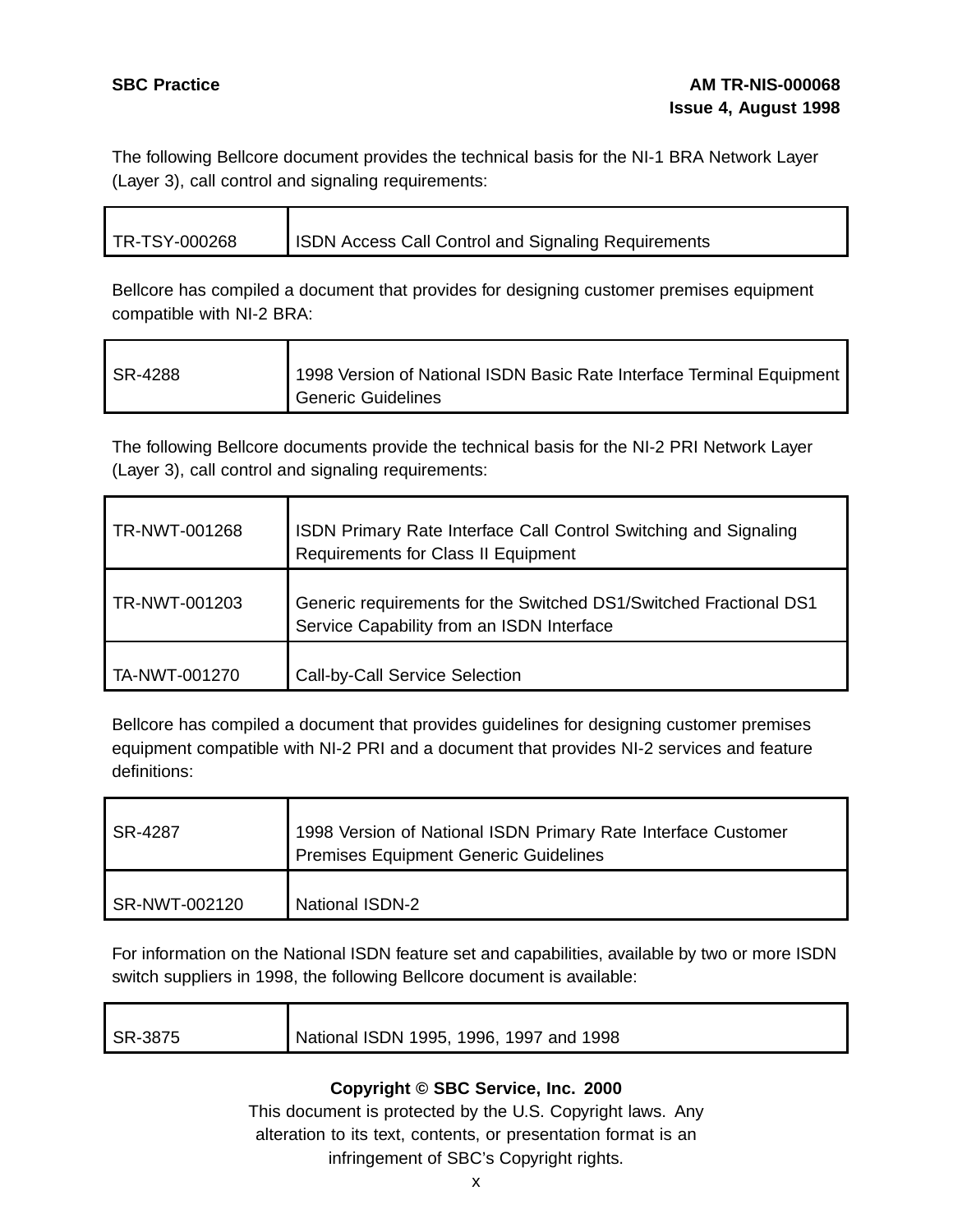# [6.1](#page-8-0)[.2](#page-10-0). SWITCH VENDOR-SPECIFIC DOCUMENTATION

Lucent 5ESS Publications

| Custom Basic Rate Interface          | 235-900-343 |
|--------------------------------------|-------------|
| <b>Standard Basic Rate Interface</b> | 235-900-341 |
| <b>Primary Rate Interface</b>        | 235-900-342 |

# Northern Telecom DMS-100 Publications

| <b>Basic Rate Interface</b>            | NIS-S-208-6 |
|----------------------------------------|-------------|
| <b>Custom Primary Rate Interface</b>   | NIS-A-211-1 |
| <b>Standard Primary Rate Interface</b> | NIS-A-233-1 |

# Siemens EWSD Publications

| <b>Basic Rate Interface</b>            | 0740-00010/00040 |
|----------------------------------------|------------------|
| <b>Standard Primary Rate Interface</b> | 0750-00010/00050 |
| <b>Custom Primary Rate Interface</b>   | 0750-0A111       |

# **[7](#page-10-0). ORDERING INFORMATION**

To order Bellcore documents, contact:

Bellcore

Customer Service

<span id="page-10-0"></span>60 New England Avenue, Room 1B252

# **Copyright © SBC Service, Inc. 2000**